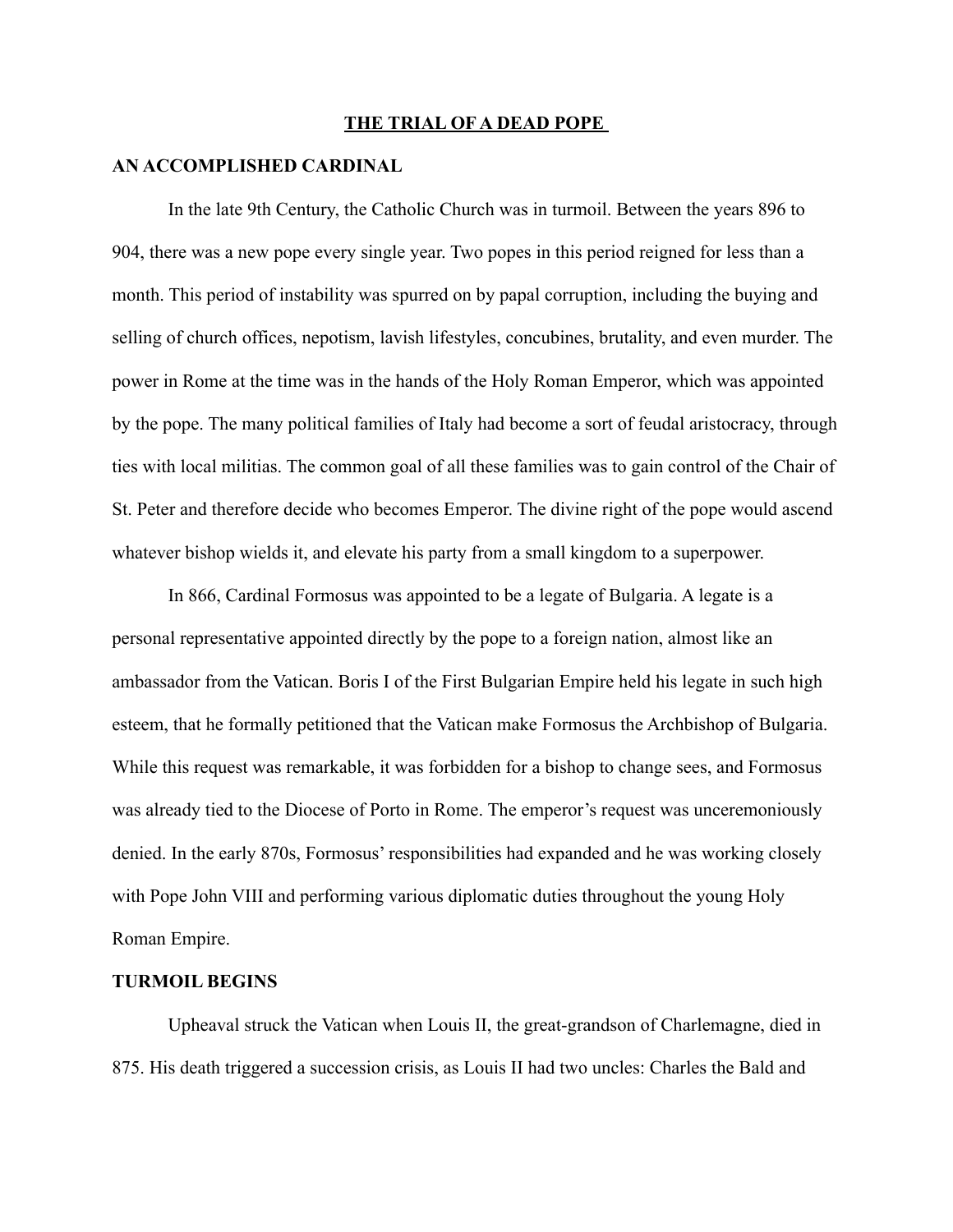Louis the German. Both these men were grandsons of emperor Charlemagne and both had similar claims to the throne. Formosus was sent to Trent to meet with Louis the German and discuss the question of succession. After deliberations the current pope, John VIII, intended to give Charles the Bald the crown. Formosus was again sent as a member of the party which invited Charles the Bald to Rome to receive the crown and ascend the throne. Much of the inner circle disagreed with the coronation of Charles, and favoured Louis the German. As Charles the Bald was crowned, these opponents of the pope and the new emperor fled Rome in secret to seek safety elsewhere in Europe.

Formosus, interestingly enough, fled with them. Formosus was not a direct enemy of John VIII and was certainly no enemy of Charles the Bald, as when he fled Rome he stayed under the protection of a close ally of Charles the Bald. It seems likely then that Formosus was worried about political reprisal from John VIII. Formosus' rapid ascendency and undeniable talents in the diplomatic sphere had made him a strong candidate for the Chair of St. Peter, and thus made him an enemy of whoever sat in that seat. For this act, Formosus was excommunicated from the church. The charges against him were all encompassing: that he was driven by ambition and not faith, that he had conspired to become the Archbishop of Bulgaria and then Pope, that he had opposed the emperor and that he had deserted his post. An apocryphal tale states that Formosus had made a promise upon his excommunication to never again be ordained and to live out the rest of his days as a layman. This tale was not true, but nonetheless Formosus wisely chose to lay low for several years.

# **BACK TO BUSINESS**

In 882, John VIII was assassinated by his own clerics. They first poisoned him, and then in order to finish the job, they clubbed him to death. After his untimely demise, a new pope was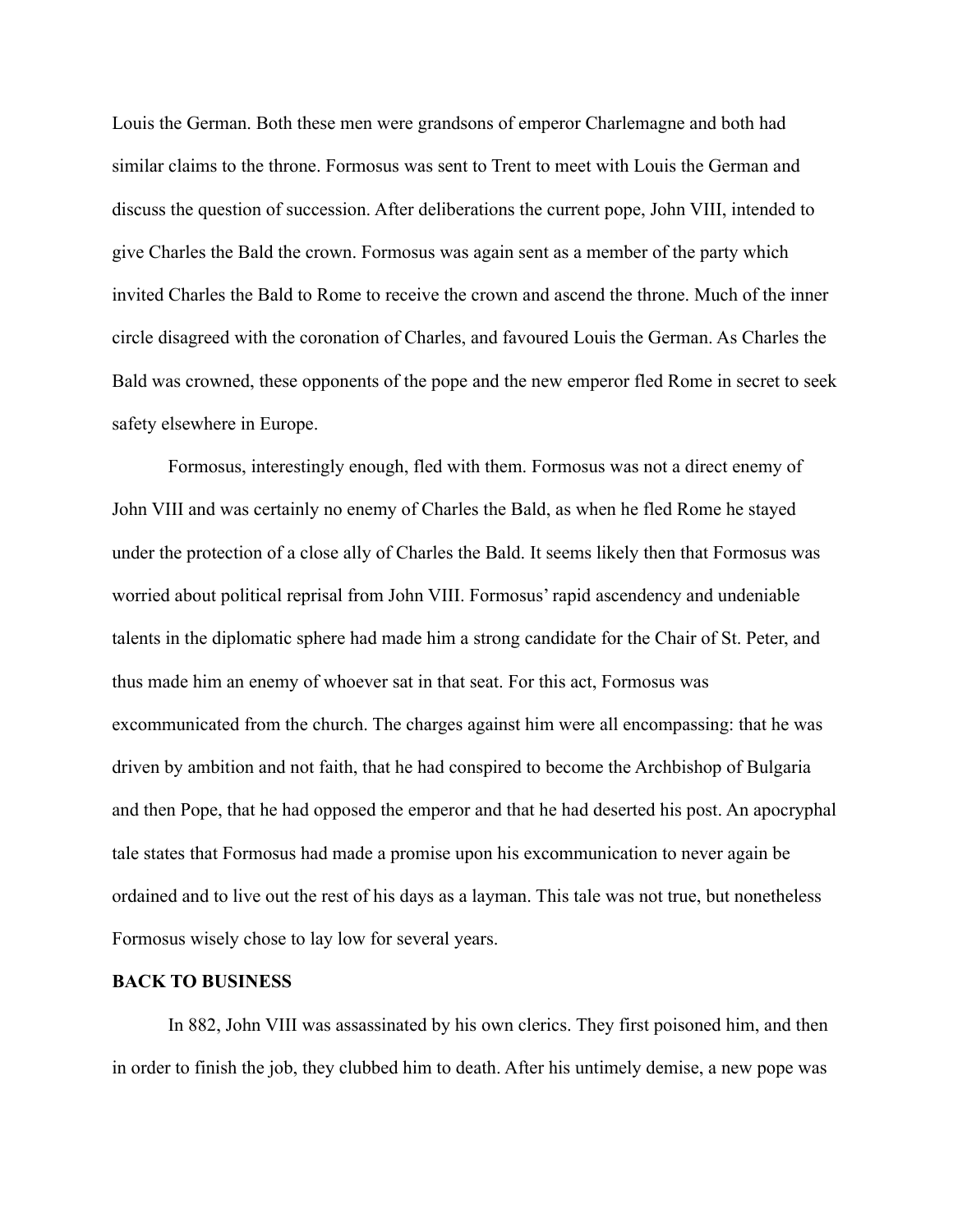elected. Pope Marinus I immediately drew controversy as he was the bishop of Caere as he was elected. Under normal rules, the canon forbids bishops from moving between dioceses, but Marinus for whatever reason didn't obey this rule. Ironically this was the very same rule which prevented Formosus from becoming the Archbishop of Bulgaria years earlier. Perhaps in solidarity with Formosus' previous struggle, one of Marinus' first acts as pope was to release him from his excommunication, recall him to Rome, and restore him to his Diocese of Porto. Back in his rightful seat, Formosus quietly played politics for the next eight years.

His quiet patience paid off, and in 891 Formosus was unanimously elected to the papacy. He had inherited a mess from Pope Stephen V, and was deeply distrustful of Emperor Guy III who Stephen V had put in power. Guy's family interests were historically rather hostile to the papacy, and Guy started his life in the same boat. To bolster his position as Emperor, Guy forced Formosus to crown his son Lambert as co-emperor in 892. Formosus was not so easily defeated, and he soon persuaded the powerful Arnulf of Carinthia to advance to Rome and liberate Italy from underneath Guy. In 894, Arnulf's army occupied most of Northern Italy. Guy died soon thereafter, leaving his young son Lambert in the care of his mother, Empress Regent Agiltrude. In 895 Arnulf undertook his second Italian campaign, progressing to Rome and seizing the city from the Empress Regent by force. The following day, Formosus crowned Arnulf as emperor in St. Peter's Basilica. Empress Agiltrude and Lambert escaped to Spoleto. The new Emperor Arnulf moved against Spoleto but was struck with paralysis mysteriously on the way and was unable to continue the campaign. Some accounts claim that Empress Agiltrude had managed to poison the new emperor. Within weeks, Pope Formosus was dead. Though the timing is highly suspect and the exact cause of death is lost to time, he *was* 80 years old, so it's not impossible that he simply died of natural causes.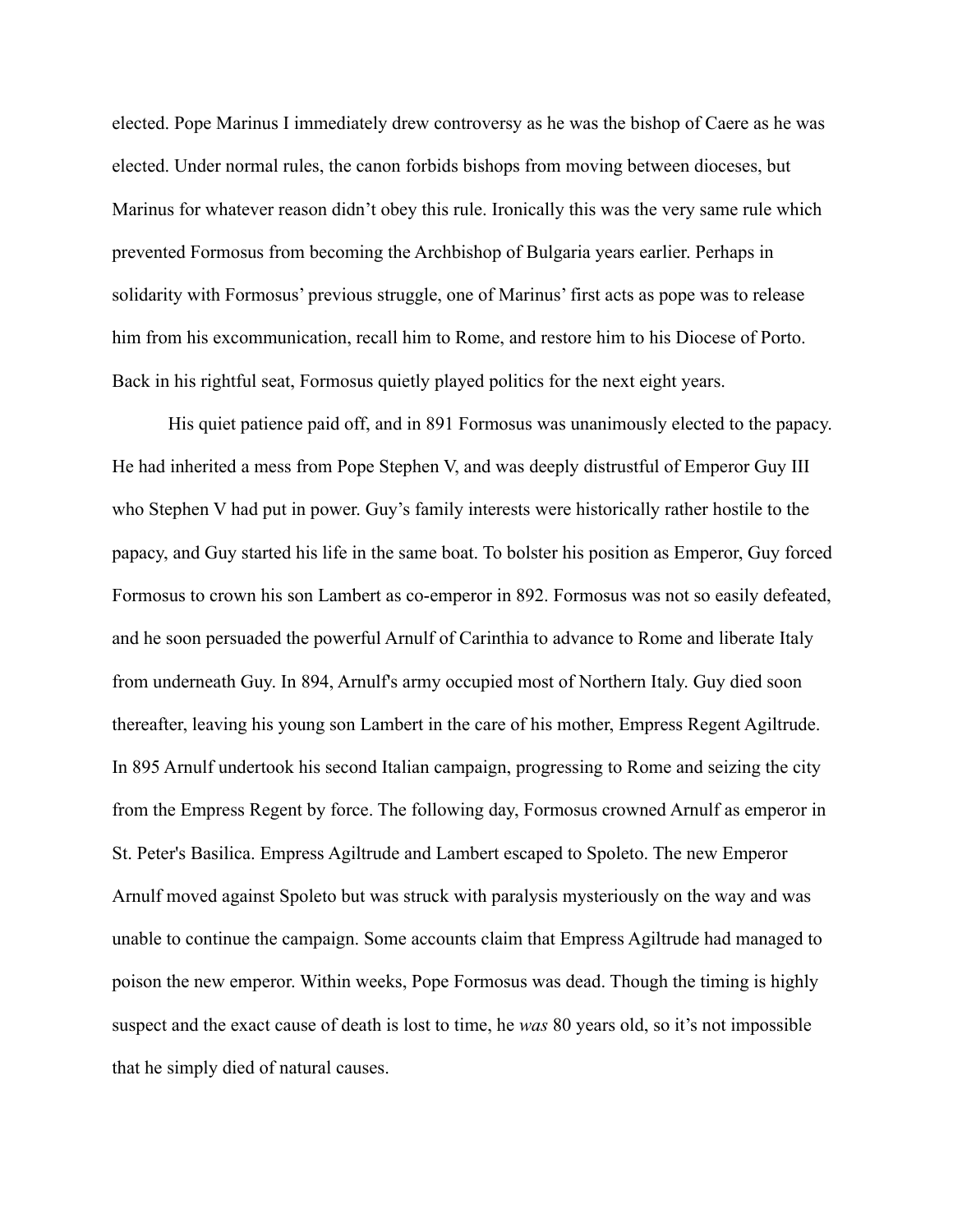# **POST MORTEM**

In the riots and chaos which followed Formosus' demise, Pope Boniface VI rose to the papacy. Boniface was an odd choice, having been twice previously degraded from holy orders for immorality. His reign was even stranger still; within 15 days of taking the Chair of St. Peter, Boniface had died. Some say he simply died of the gout, while others contend that it was an inside job in order to create more room for Boniface's successor. In early 896, Pope Stephen VII, the candidate of the party of Spoleto and close ally of Empress Agiltrude, was elected to the papacy. Shortly after Stephen's ascension, Empress Agiltrude and Lambert returned to Rome. It's important to remember that while Formosus' reign as pope only lasted four years, he was such a major player in Vatican politics for decades, even if he was the nicest person alive, he was bound to make a few enemies. Stephen VII was one of those enemies. He was said to have a deep and seething hatred for Formosus, and even after his death he couldn't stand to reign in his shadow.

A year after ascending, Stephen ordered that a synod be held for Pope Formosus. While synod has many meanings in the church and these meanings have changed over time, in the 9th century a synod was a sort of court for the bishops where they would discuss and deliberate matters of administration or doctrine. This synod was prompted by a request from the Empress Agiltrude and was to relate to Formosus' crimes. Agiltrude's purpose was to make the actions by Formosus against her son, Lambert null in order to return him to the throne. While this could've been done by simple papal order, Stephen VI, perhaps driven by his hatred, ordered that the corpse of his predecessor be removed from its tomb and brought to the papal court for the trial.

The trial began as the decomposing corpse of Formosus was carried into the courtroom. On Stephen VII's orders, the cadaver, which had been lying in its tomb for seven months, had been dressed head-to-toe in full papal garb. The dead body was then propped up in a chair behind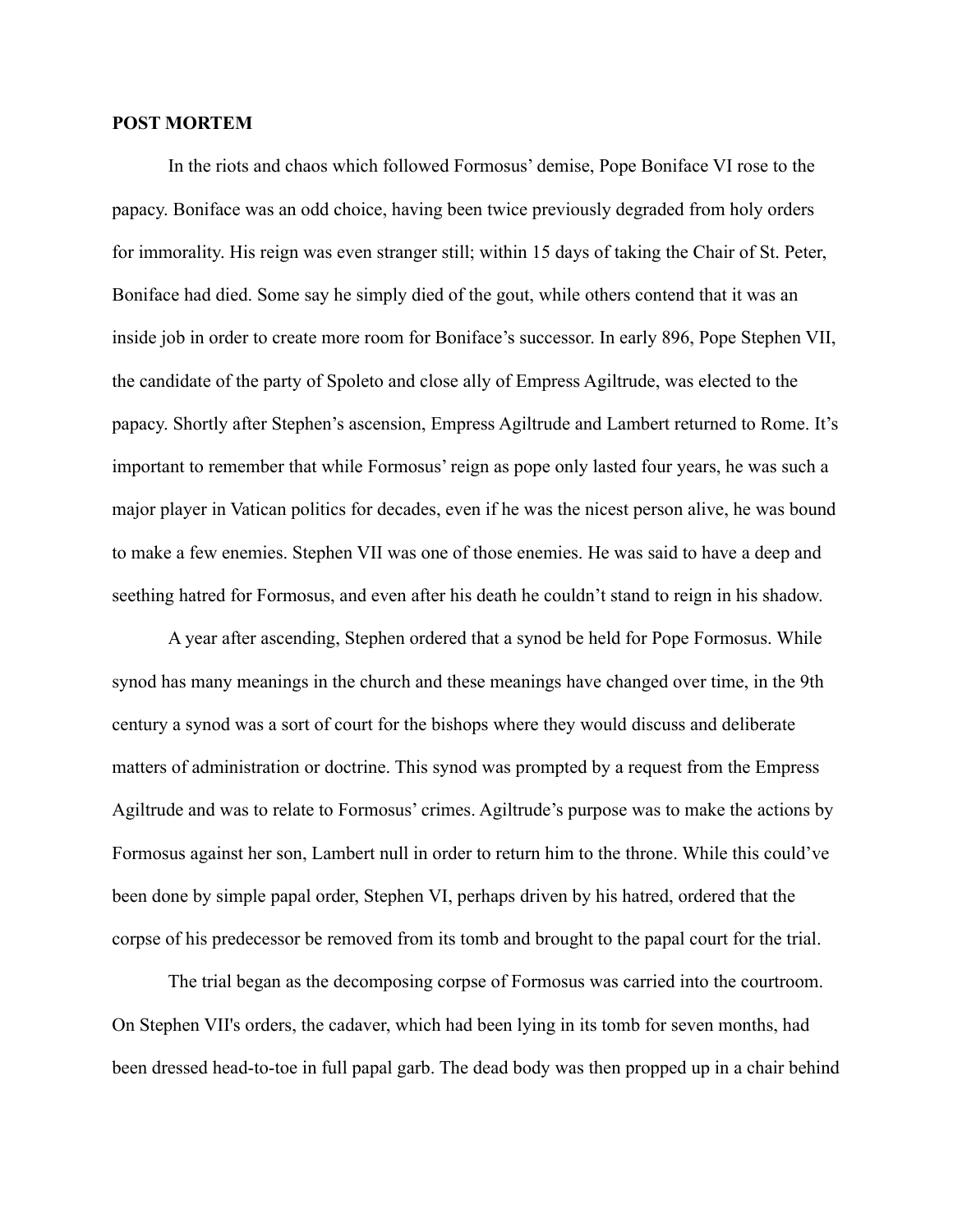which stood a teenaged deacon who acted as the Devil's advocate and defended Formosus from Stephen VI. The three charges which were laid at Formosus' festering feet are: moving between dioceses, committing perjury, and of serving as a bishop while actually a layman. Ironically, he was specifically not guilty of the first crime as he did not become the Archbishop of Bulgaria despite the Emperor's request, and the third was based on that tenuous rumor about a promise made at the moment of his excommunication. Despite the flimsy evidence, the verdict reached by the court was that he was guilty and thus had not been worthy of the pontificate. The "damnatio memoriae" was applied to Formosus, all his measures and acts were annulled, and all his orders were declared invalid. The clothing was torn from his long-dead body, the three fingers from the hand he had used in blessings were cut off, and the corpse was buried in a graveyard for foreigners. This still wasn't enough, as shortly thereafter Stephen had him exhumed again and thrown into the Tiber river.

# **AFTERMATH**

The appalling trial and the savage mistreatment of Formosus' corpse provoked so much anger and outrage in Rome that within a few months there was a palace revolution and Stephen VII was deposed, stripped of his papal garb and imprisoned. Later that same year, the man who had just been Pope was strangled to death in a commoner's prison. Some time later, Formosus' corpse washed up on the bank of the Tiber and was retrieved by a monk. He was reinterred in St. Peter's Basilica, where he lays today. Stephen's successor, Romanus, lasted only ninety-two days. Romanus' successor, Theodore II, lasted less than three weeks. For decades the papacy was plagued by the shadow of Formosus and the Cadaver Synod, with political forces in support of and opposed to the deceased leader fighting bitterly with each other over his orders and legacy. This strange and macabre moment has been described as "the lowest point in the history of the